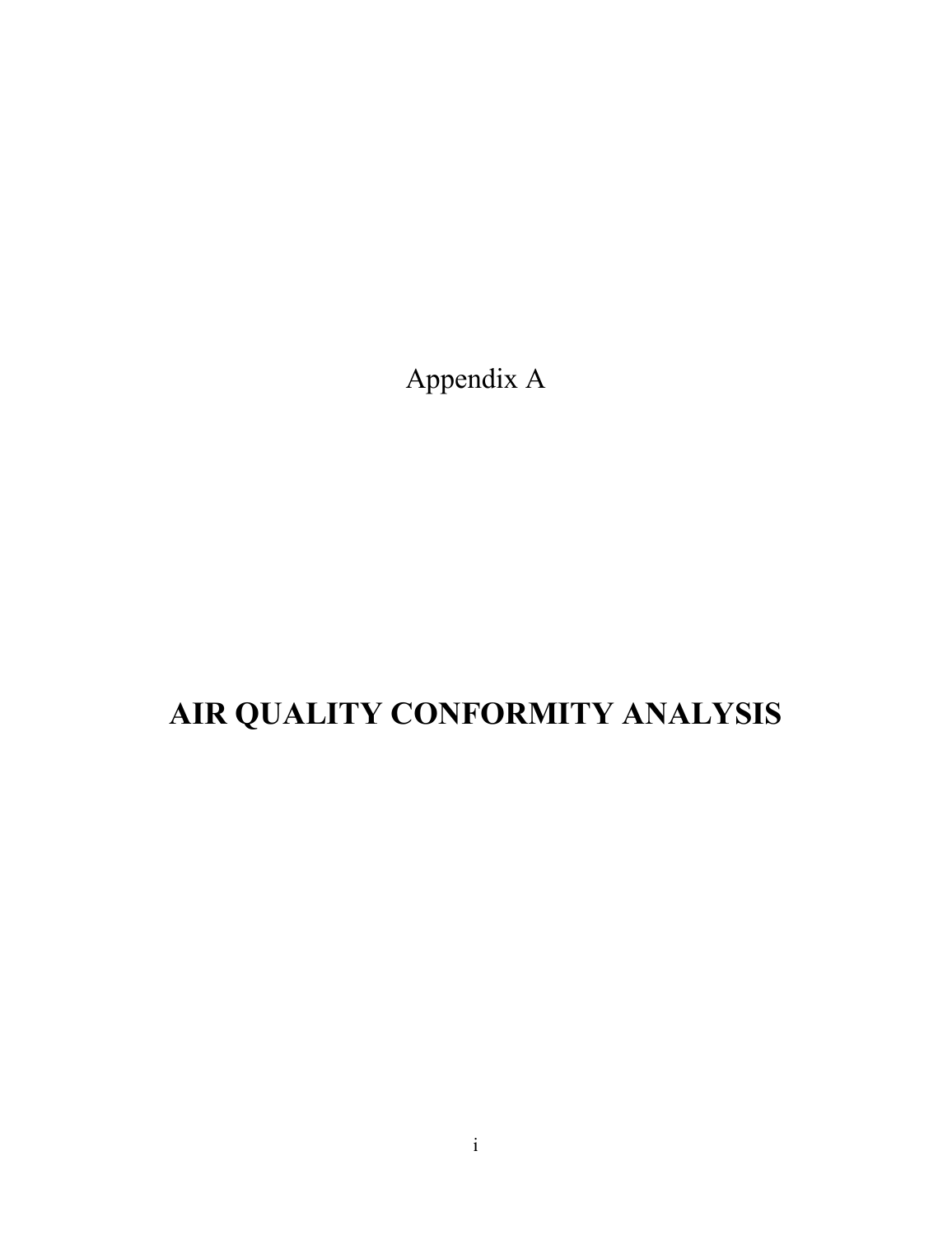#### Introduction

The purpose of this appendix is to document the manner in which mobile emissions have been forecasted for *Transportation Outlook 2045*.

Summit County and Portage County are part of the U.S. Census-designated eight-county Cleveland-Akron-Lorain Combined Statistical Area (CSA). This area includes: Ashtabula, Cuyahoga, Geauga, Lake, Lorain, Medina, Portage, and Summit counties. Based on air quality readings, the United States Environmental Protection Agency (USEPA) designated this area for the 8-hour ozone standard as a maintenance area for the 2008 and nonattainment for the 2015 standard.

USEPA also designated several of the counties in this area (including Summit and Portage) as a maintenance area for  $PM_{2.5}$  (fine particulate matter) under the 2006 standard. This area includes Cuyahoga, Lake, Lorain, Medina, Portage, and Summit Counties, and a portion of Ashtabula County. In addition, Cuyahoga and Lorain Counties have been designated as a maintenance area under the 2012 standard for  $PM_{2.5}$ .

Two Metropolitan Planning Organizations (MPOs) serve seven of these counties. The Northeast Ohio Areawide Coordinating Agency (NOACA) serves Cuyahoga, Geauga, Lake, Lorain, and Medina counties. The Akron Metropolitan Area Transportation Study (AMATS) serves Summit and Portage counties. The Erie Regional Planning Commission serves the City of Vermilion in Lorain County. Ashtabula County is not part of a Metropolitan Planning Organization.

New United States Department of Transportation (USDOT) conformity determinations are required every time a new Transportation Improvement Program (TIP) or Regional Transportation Plan is completed. New emissions analyses are required to meet the conformity rule requirement of using the latest planning assumptions. AMATS has updated its travel demand model to conduct this analysis taking into account the latest planning assumptions.

This conformity analysis reflects the aggregate regional mobile emissions generated by vehicles using the transportation system recommended in the Regional Transportation Plan and TIP. Conformity is demonstrated when the forecasted regional emissions are below the applicable State Implementation Plan (SIP) budgets that have been established by Ohio EPA.

Before analysis began an interagency consultation call took place on February 26, 2021. The notes from this call are listed beginning on page A-9.

#### Methodology

In order for the Cleveland-Akron-Lorain area to complete the regional emissions analysis, the overall level of pollution (both ozone and  $PM<sub>2.5</sub>$ ) resulting from mobile sources must be forecasted.

The ozone-related portion of this air quality analysis has to demonstrate that daily Volatile organic compounds (VOC) and nitrogen oxides ( $NO<sub>x</sub>$ ) emissions from mobile sources will not exceed those established in the budget contained in the SIP for ozone, which sets the allowable limits for each pollutant in the Cleveland-Akron-Lorain area. Those budgets were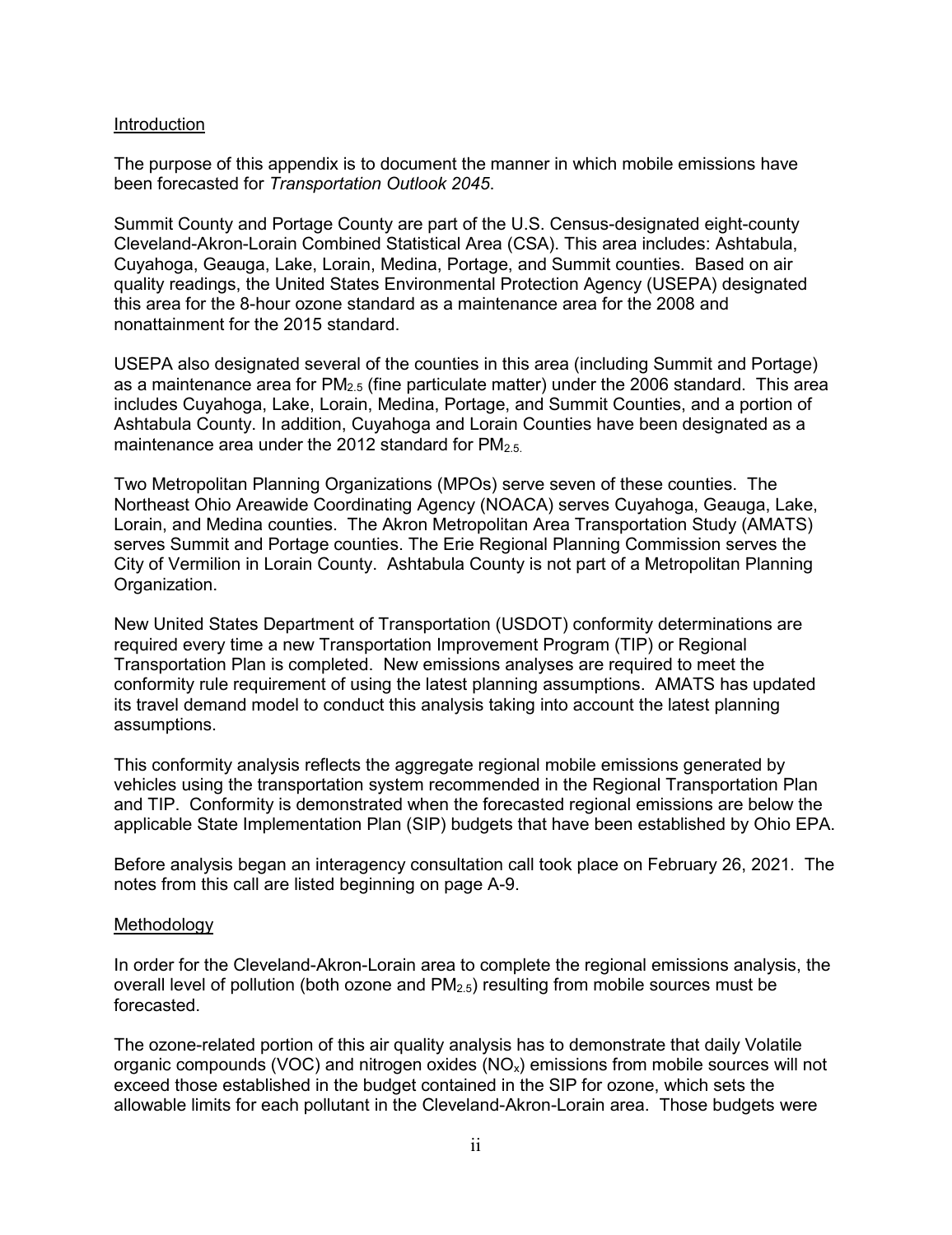set in January 2017 for the 2008 ozone and in June 2018 for the 2015 ozone standard. These are listed in Tables 1 and 2.

Similarly, the PM<sub>2.5</sub>-related portion of this air quality analysis has to demonstrate that annual direct  $PM_{2.5}$  and nitrogen oxides  $(NO_x)$  emissions from mobile sources will not exceed those found in the budget established by the Ohio Environmental Protection Agency (OEPA). Those budgets were set in July 2013 for the 2006  $PM_{2.5}$  standard and in January 2015 for the 2012 PM2.5 standard as listed in Tables 3 and 4.

NOACA and ODOT are jointly responsible for travel demand modeling and air quality analysis for its area. Emissions for Ashtabula County are generated using current ODOT traffic volume data and growth rates.

The AMATS and ODOT are jointly responsible for travel demand modeling and air quality analysis for the Akron area. In December 2020, forecasted variables were approved as inputs to the model. In March 2021, AMATS updated its travel demand model. The air quality analyses documented in this appendix involve the use of the travel demand and emissions models to analyze future regional mobile source emissions. Trip tables have been created using the latest planning assumptions and are based on the most recent forecasts of land use and socioeconomic data produced by AMATS.

In order to determine mobile source impacts on regional ozone and  $PM<sub>2.5</sub>$  levels, all nonexempt (in keeping with 40 CFR 93) TIP projects have been coded into the regional transportation plan travel demand model networks for the analysis years of 2021, 2030, 2040, 2045 and 2050 for ozone and 2022, 2030, 2040, 2045 and 2050 for  $PM_{2.5}$ . The projects coded in each network are listed in Exhibit A-1 through A-4. Once the AMATS travel demand model was run for each of the analysis years described above, the traffic assignment results were post-processed and input into MOVES2014a. MOVES2014a is the latest version used in travel demand modeling for air quality analysis.

The AMATS area results have been combined with the NOACA and Ashtabula County results to complete the conformity analysis for the entire Cleveland-Akron-Lorain ozone and  $PM<sub>2.5</sub>$ non-attainment area. The conformity analysis results for the entire region were available for public comment at the March 18, 2021 *Transportation Outlook 2045* public meeting.

### Results

**Table 1** shows the results of the MOVES2014a analysis for the entire Cleveland-Akron-Lorain 2008 ozone maintenance area. This analysis must show that VOC and  $NO<sub>x</sub>$  emissions from mobile sources will not exceed those established in the budget contained in the SIP, which sets the allowable limits for each pollutant. Table 1 confirms ozone precursor emissions do not exceed the budgets for either VOC or NOx.

#### **8-Hour Ozone**

Attainment status: 2008 8-Hour Ozone standard – maintenance area (Federal Register / Vol. 82, No. 4 /Friday, January 6, 2017) 1997 8-Hour Ozone Standard - maintenance area (Federal Register Notice Final Rule Tuesday, September 15, 2009)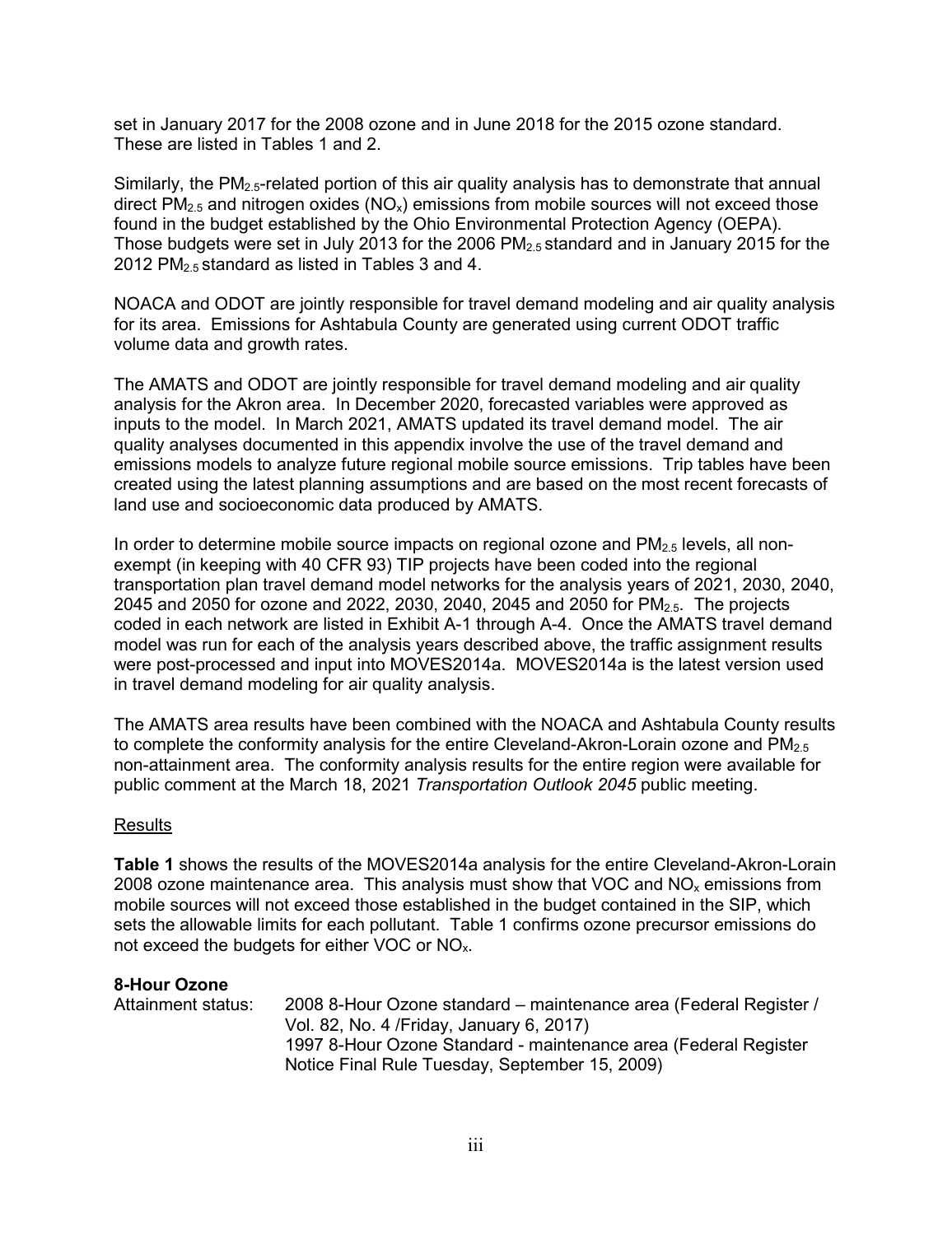| SIP Status:              | Federal Register /Vol. 78, No. 53 /Tuesday, March 19, 2013 – direct<br>final rule adequacy finding for MOVES based 1997 Ozone standard<br><b>MVEB</b>                                                        |
|--------------------------|--------------------------------------------------------------------------------------------------------------------------------------------------------------------------------------------------------------|
|                          | No submittals required under 2008 8-Hour Ozone standard until<br>approved budgets are received. The budgets found adequate for the<br>1997 standard will satisfy both 1997 and 2008 tests for the time being |
|                          | per U.S. EPA.                                                                                                                                                                                                |
| 8-Hour Geography:        | Ashtabula, Cuyahoga, Geauga, Lake, Lorain, Medina, Portage, Summit                                                                                                                                           |
|                          | Counties, OH                                                                                                                                                                                                 |
| <b>Conformity Tests:</b> | 1997 Standard 8-Hour budget tests                                                                                                                                                                            |
| <b>Analysis Years:</b>   | 2021 1 <sup>st</sup> Analysis year                                                                                                                                                                           |
|                          | 2030 Interim and SIP Budget year                                                                                                                                                                             |
|                          | 2040 Interim year                                                                                                                                                                                            |
|                          | 2045 AMATS/ERPC Plan horizon year                                                                                                                                                                            |
|                          | 2050 NOACA Plan horizon year                                                                                                                                                                                 |
|                          |                                                                                                                                                                                                              |

# **TABLE 1 2008 8-Hour Ozone Standard**

| 8-Hour<br><b>Ozone Test</b> | 2021<br><b>Emissions</b> | 2030<br>8-Hour<br><b>Budget</b> | 2030<br><b>Emissions</b> | 2040<br><b>Emissions</b> | 2045<br>Emissions | 2050<br>Emissions |
|-----------------------------|--------------------------|---------------------------------|--------------------------|--------------------------|-------------------|-------------------|
| <b>AMATS</b>                |                          |                                 | tons / day               |                          |                   |                   |
| <b>VOC</b>                  | 7.07                     |                                 | 3.26                     | 2.95                     | 3.05              | 2.96              |
| <b>NO<sub>x</sub></b>       | 9.74                     |                                 | 4.05                     | 3.31                     | 3.28              | 3.28              |
| <b>NOACA</b>                | tons / day               |                                 |                          |                          |                   |                   |
| <b>VOC</b>                  | 21.88                    |                                 | 14.26                    | 9.88                     | 8.66              | 9.20              |
| <b>NO<sub>x</sub></b>       | 29.01                    |                                 | 15.54                    | 8.95                     | 8.74              | 8.29              |
| <b>Ashtabula</b><br>County  | tons / day               |                                 |                          |                          |                   |                   |
| <b>VOC</b>                  | 1.16                     |                                 | 0.53                     | 0.50                     | 0.51              | 0.50              |
| <b>NO<sub>x</sub></b>       | 1.50                     |                                 | 0.62                     | 0.52                     | 0.51              | 0.52              |
| <b>Totals</b>               | tons / day               |                                 |                          |                          |                   |                   |
| <b>VOC</b>                  | 30.11                    | 30.80                           | 17.01                    | 12.47                    | 12.22             | 12.66             |
| <b>NO<sub>x</sub></b>       | 40.25                    | 43.82                           | 19.42                    | 12.78                    | 12.53             | 12.09             |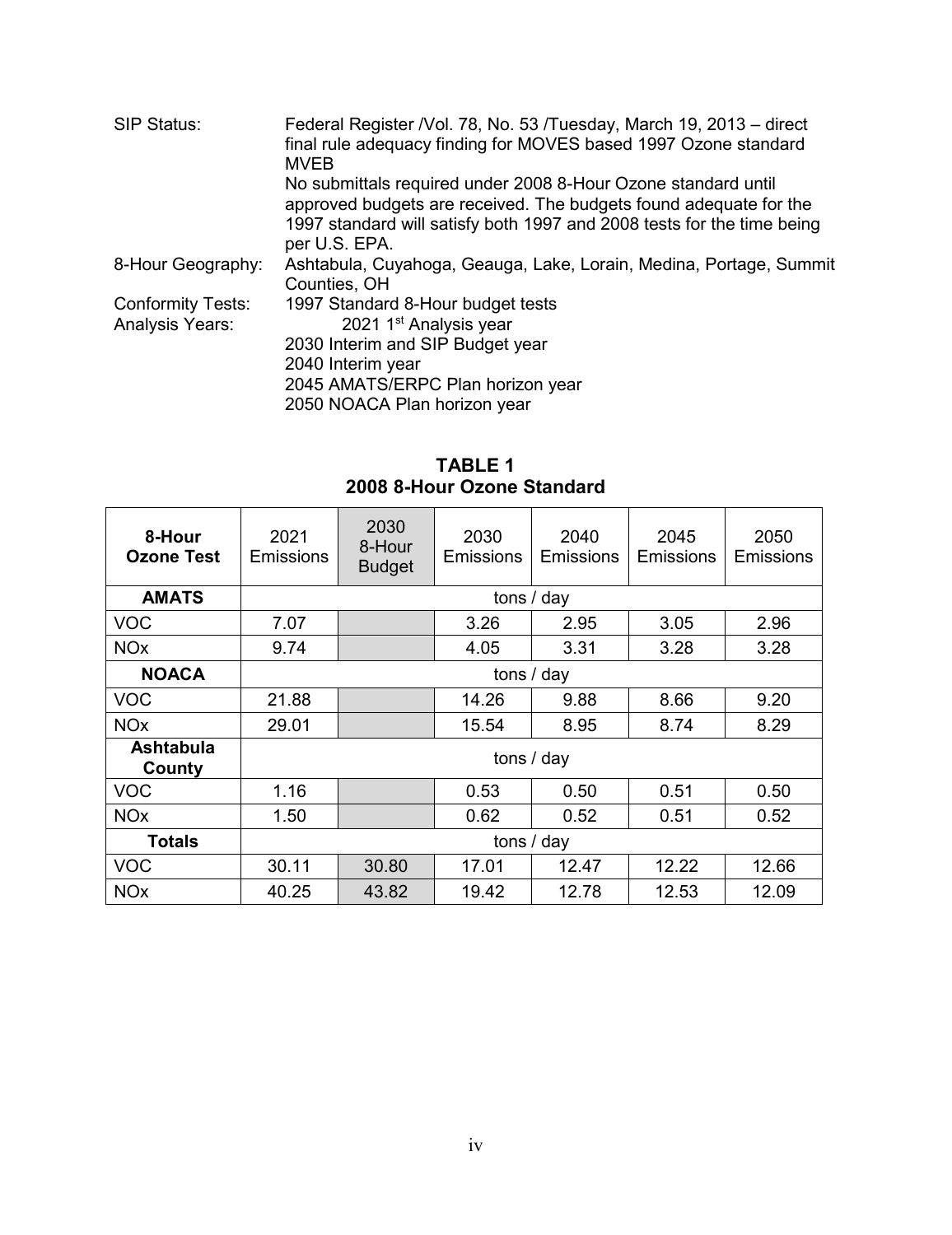**Table 2** shows the results of the MOVES2014a analysis for the entire Cleveland-Akron-Lorain 2015 ozone non-attainment area. This analysis must show that VOC and  $NO<sub>x</sub>$  emissions from mobile sources will not exceed those established in the budget contained in the SIP, which sets the allowable limits for each pollutant. Table 2 confirms ozone precursor emissions do not exceed the budgets for either VOC or NOx.

### **8-Hour Ozone**

| Attainment status:             | 2015 8-Hour Ozone standard – marginal nonattainment area (Federal                                                                                                                          |  |  |  |
|--------------------------------|--------------------------------------------------------------------------------------------------------------------------------------------------------------------------------------------|--|--|--|
|                                | Register / Vol. 83, No. 107 / Monday, June 4, 2018)                                                                                                                                        |  |  |  |
| SIP Status:                    | Federal Register /Vol. 82, No. 4 /Friday, January 6, 2017 – direct final rule<br>adequacy finding for Motor Vehicle Emission Simulator (MOVES) based<br>2008 ozone standard MVEB           |  |  |  |
|                                | No submittals required under 2008 8-Hour ozone standard until approved<br>budgets are received. The budgets found adequate for 2008 standard will<br>satisfy the 2015 tests, per U.S. EPA. |  |  |  |
| 8-Hour Geography:<br><b>OH</b> | Cuyahoga, Geauga, Lake, Lorain, Medina, Portage, Summit Counties,                                                                                                                          |  |  |  |
| <b>Conformity Tests:</b>       | 2008 Standard 8-Hour budget tests                                                                                                                                                          |  |  |  |
| <b>Analysis Years:</b>         | 2021 Attainment and 1 <sup>st</sup> Analysis year                                                                                                                                          |  |  |  |
|                                | 2030 Interim and SIP Budget year                                                                                                                                                           |  |  |  |
|                                | 2040 Interim year                                                                                                                                                                          |  |  |  |
|                                | 2045 AMATS/ERPC Plan horizon year                                                                                                                                                          |  |  |  |
|                                | 2050 NOACA Plan horizon year                                                                                                                                                               |  |  |  |

| 8-Hour<br><b>Ozone Test</b> | 2021<br>Emissions | 2030<br>8-Hour<br><b>Budget</b> | 2030<br>Emissions | 2040<br>Emissions | 2045<br>Emissions | 2050<br>Emissions |
|-----------------------------|-------------------|---------------------------------|-------------------|-------------------|-------------------|-------------------|
| <b>AMATS</b>                |                   | tons / day                      |                   |                   |                   |                   |
| <b>VOC</b>                  | 7.07              |                                 | 3.26              | 2.95              | 3.05              | 2.96              |
| <b>NO<sub>x</sub></b>       | 9.74              |                                 | 4.05              | 3.31              | 3.28              | 3.28              |
| <b>NOACA</b>                | tons / day        |                                 |                   |                   |                   |                   |
| <b>VOC</b>                  | 21.88             |                                 | 13.22             | 9.02              | 8.66              | 9.20              |
| <b>NO<sub>x</sub></b>       | 29.01             |                                 | 14.75             | 8.95              | 8.74              | 8.29              |
| <b>Totals</b>               | tons / day        |                                 |                   |                   |                   |                   |
| <b>VOC</b>                  | 28.95             | 30.80                           | 16.48             | 11.97             | 11.71             | 12.16             |
| <b>NO<sub>x</sub></b>       | 38.75             | 43.82                           | 18.80             | 12.26             | 12.02             | 11.57             |

# **TABLE 2 2015 8-Hour Ozone Standard**

**Table 3** shows the results of the MOVES2014a analysis for the Cleveland-Akron-Lorain 2006  $PM_{2.5}$  maintenance area. This analysis must show that direct  $PM_{2.5}$  and  $NO_{X}$  emissions from mobile sources will not exceed those found in the 2022 budget. Table 3 confirms emissions do not exceed the budgets for both direct  $PM<sub>2.5</sub>$  and  $NO<sub>x</sub>$ .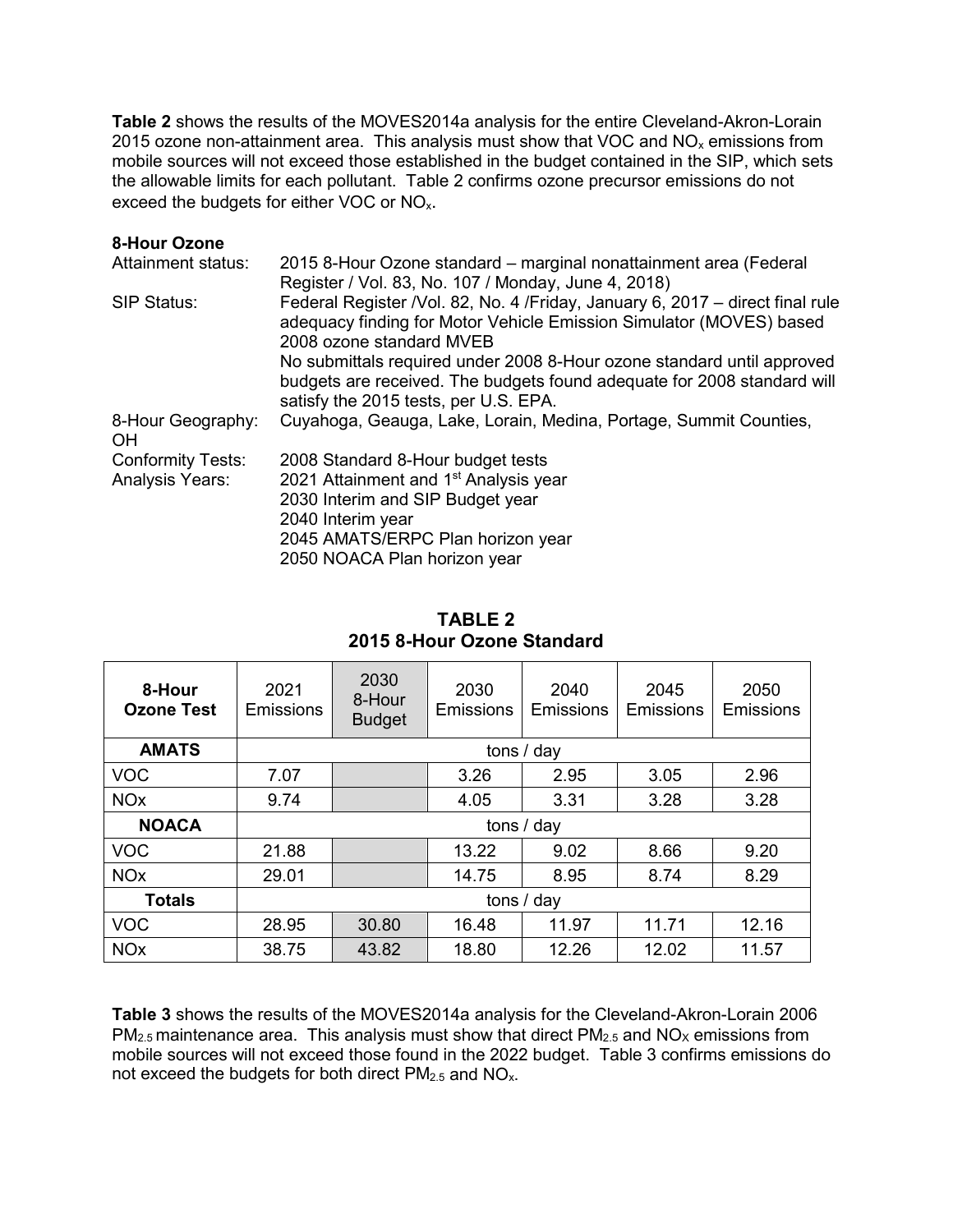#### **PM2.5 2006 Standard**

| Attainment/              | 2006 Annual PM <sub>2.5</sub> Standard – maintenance area (Federal Register / Vol. |  |  |  |
|--------------------------|------------------------------------------------------------------------------------|--|--|--|
|                          | 78, No. 144 / Friday, July 26, 2013)                                               |  |  |  |
| SIP Status:              | Cleveland area to attainment for 1997 and 2006 $PM_{2.5}$ Standards – FR           |  |  |  |
|                          | notice included an adequacy finding for the MOVES based MVEBs                      |  |  |  |
| Geography:               | Cuyahoga, Lake, Lorain, Medina, Portage, Summit Counties, OH, and                  |  |  |  |
|                          | Ashtabula Township (Ashtabula County, OH)                                          |  |  |  |
| <b>Conformity Tests:</b> | <b>Budget tests</b>                                                                |  |  |  |
| <b>Analysis Years:</b>   | 2022 PM <sub>2.5</sub> Budget Year                                                 |  |  |  |
|                          | 2030 Interim year                                                                  |  |  |  |
|                          | 2040 Interim year                                                                  |  |  |  |
|                          | 2045 AMATS/ERPC Plan horizon year                                                  |  |  |  |
|                          | 2050 NOACA Plan horizon year                                                       |  |  |  |

| PM <sub>2.5</sub> Test  | 2022<br><b>Budget</b> | 2022<br>Emissions | 2030<br>Emissions | 2040<br>Emissions | 2045<br>Emissions | 2050<br>Emissions |
|-------------------------|-----------------------|-------------------|-------------------|-------------------|-------------------|-------------------|
| <b>AMATS</b>            |                       |                   |                   | tons/year         |                   |                   |
| <b>Direct PM</b>        |                       | 111.92            | 90.78             | 93.92             | 88.26             | 89.61             |
| <b>NO<sub>x</sub></b>   |                       | 2,108.06          | 1,414.19          | 1,297.58          | 1,291.22          | 1,297.47          |
| <b>NOACA</b>            | tons/year             |                   |                   |                   |                   |                   |
| Direct PM               |                       | 397.13            | 262.18            | 209.93            | 209.24            | 208.49            |
| <b>NO<sub>x</sub></b>   |                       | 10,447.02         | 4,721.64          | 2,988.83          | 2,930.40          | 2,891.73          |
| <b>Ashtabula</b><br>Twp | tons/year             |                   |                   |                   |                   |                   |
| <b>Direct PM</b>        |                       | 1.9               | 1.53              | 1.61              | 1.5               | 1.53              |
| <b>NO<sub>x</sub></b>   |                       | 33.8              | 22.78             | 20.88             | 20.77             | 20.7              |
| <b>Totals</b>           | tons/year             |                   |                   |                   |                   |                   |
| <b>Direct PM</b>        | 880.89                | 510.95            | 354.49            | 305.46            | 299.0             | 299.63            |
| <b>NO<sub>x</sub></b>   | 17,263.65             | 12,588.88         | 6,158.61          | 4,307.29          | 4,242.39          | 4,209.9           |

# **TABLE 3 2006 PM2.5 Standard**

**Table 4** shows the results of the MOVES2014a analysis for the Cleveland-Akron-Lorain 2012  $PM_{2.5}$  maintenance area. This analysis must show that direct  $PM_{2.5}$  and  $NO_{X}$  emissions from mobile sources will not exceed those found in the 2022 budget. Table 4 confirms emissions do not exceed the budgets for both direct  $PM_{2.5}$  and  $NO_{x}$ .

### **PM2.5 2012 Standard**

| Attainment status: | 2012 Annual $PM2.5$ Standard – maintenance area (80 FR 2205 / January                                                                                               |
|--------------------|---------------------------------------------------------------------------------------------------------------------------------------------------------------------|
|                    | 14, 2015)                                                                                                                                                           |
| SIP Status:        | Federal Register /Vol. 83, No. 246 /Wednesday, December 26, 2018 -<br>approval of SIP and finding in support of MOVES based 2012 standard<br>PM <sub>2.5</sub> MVEB |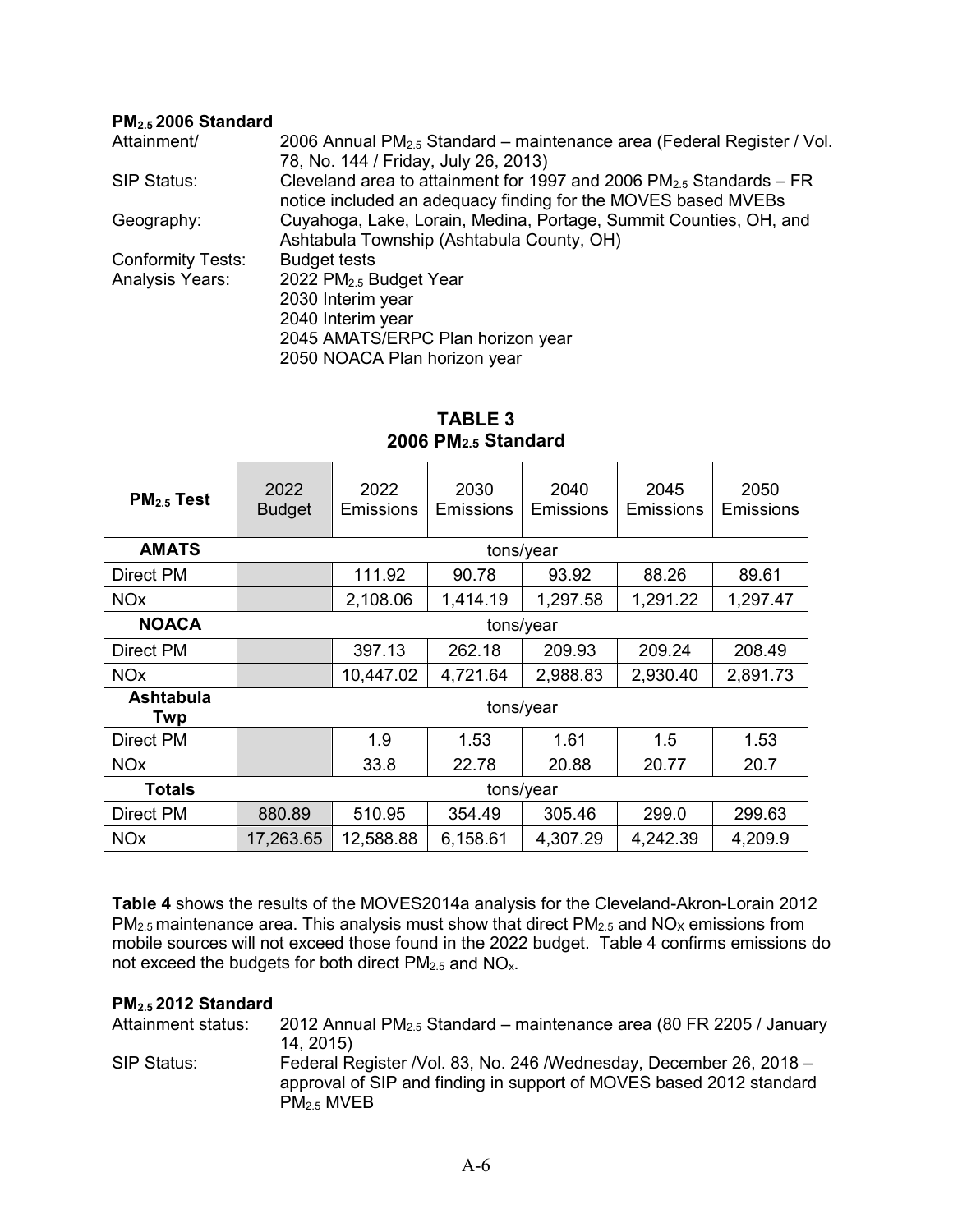| Geography:               | Cuyahoga and Lorain County, OH     |
|--------------------------|------------------------------------|
| <b>Conformity Tests:</b> | 2012 SIP Maintenance Plan tests    |
| <b>Analysis Years:</b>   | 2022 PM <sub>2.5</sub> Budget year |
|                          | 2030 Interim year                  |
|                          | 2040 Interim year                  |
|                          | 2045 AMATS/ERPC Plan horizon year  |
|                          |                                    |

## 2050 NOACA Plan horizon year

# **TABLE 4 2012 PM2.5 Standard**

| $PM2.5$ Test          | 2022<br><b>Budget</b> | 2022<br>Emissions | 2030<br><b>Budget</b> | 2030<br><b>Emissions</b> | 2040<br><b>Emissions</b> | 2045<br><b>Emissions</b> | 2050<br><b>Emissions</b> |
|-----------------------|-----------------------|-------------------|-----------------------|--------------------------|--------------------------|--------------------------|--------------------------|
|                       | tons/year             |                   |                       |                          |                          |                          |                          |
| Direct $PM2.5$        | 406.79                | 290.22            | 270.57                | 186.73                   | 149.28                   | 148.61                   | 148.04                   |
| <b>NO<sub>x</sub></b> | 9,432.04              | 7,492.24          | 4,907.54              | 3,152.17                 | 1,971.1                  | 1,928.35                 | 1,899.30                 |

# **For additional detail on these topics, visit the following U.S. EPA websites:**

[http://www.epa.gov/air/ozonepollution/ \(](http://www.epa.gov/air/ozonepollution/)general ozone information) [http://www.epa.gov/ttn/naaqs/ozone/ozonetech/ \(](http://www.epa.gov/ttn/naaqs/ozone/ozonetech/)technical ozone information) [http://www.epa.gov/air/particlepollution/fastfacts.html \(](http://www.epa.gov/air/particlepollution/fastfacts.html)fast facts on particulate matter) [http://www.epa.gov/air/particlepollution/basic.html \(](http://www.epa.gov/air/particlepollution/basic.html)general particulate matter information) http://www.epa.gov/ttn/naags/standards/pm/s\_pm\_index.html (technical particulate matter information

# EXHIBIT A-1 **2021 NETWORK**

# **The 2021 Network includes all existing facilities plus the following projects:**

| <b>PROJECT</b>        | <b>LOCATION &amp; TERMINI</b>                    | <b>TYPE OF WORK</b>                              |
|-----------------------|--------------------------------------------------|--------------------------------------------------|
| Massillon Rd (SR 241) | GREEN - Raber Rd to SR 619                       | Widen to 5 lanes, Improve Safety                 |
| $I-76$                | BARBERTON - At Wooster Rd Interchange            | Removal of Wooster Rd ramps                      |
| $1 - 76*$             | AKRON - US 224 to I-77 (Kenmore Leg)             | 6 lanes w/ interchange<br>modifications from MOT |
| $1 - 77*$             | SPRINGFIELD TWP/AKRON - Arlington Rd<br>to I-277 | 8 lanes w/ interchange<br>modifications from MOT |

Note: All of these projects are assumed 2021 for ozone; however for PM2.5 they would move to 2022.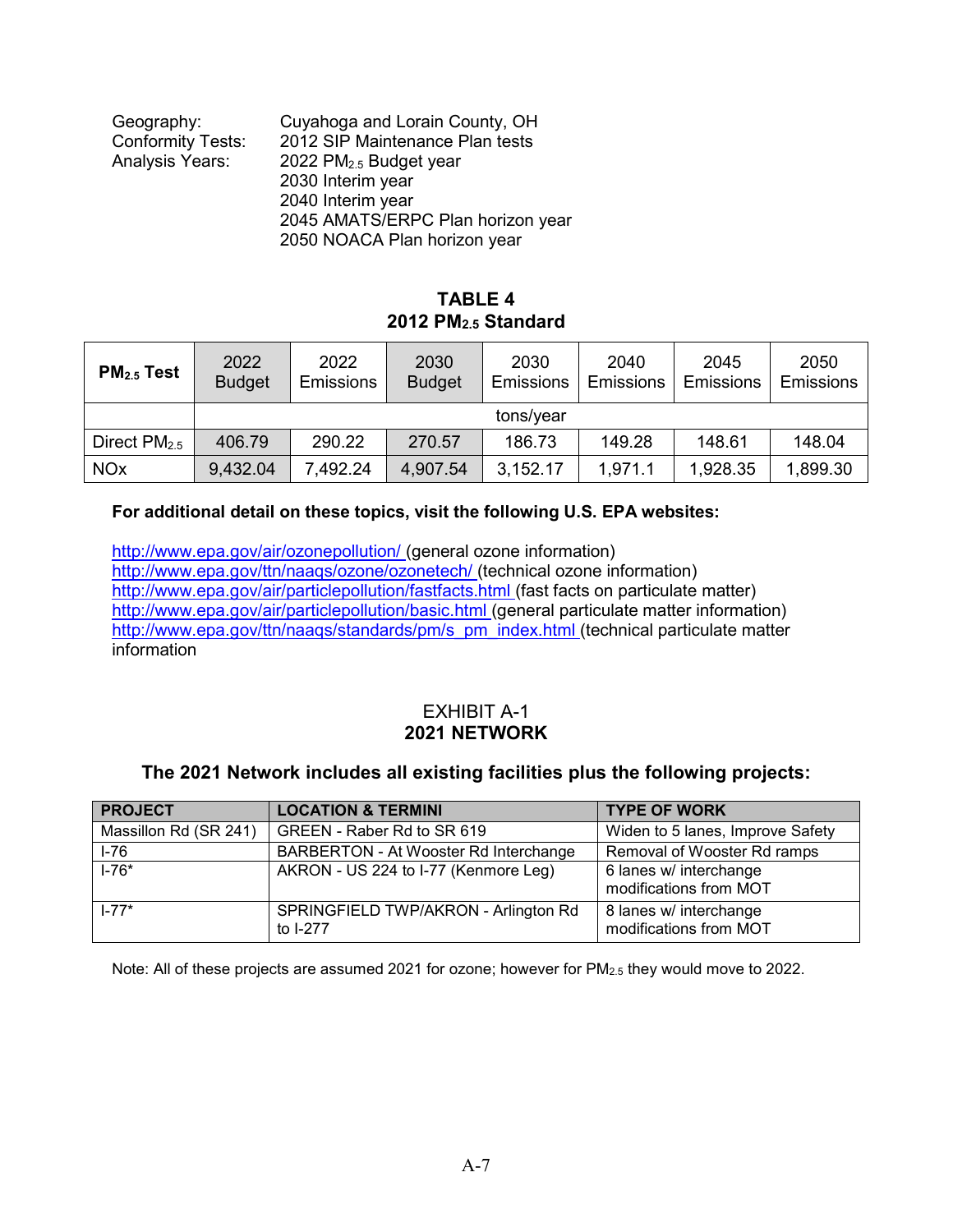## EXHIBIT A-2 **2022 NETWORK**

# **The 2022 Network includes those projects in the 2020 network plus the following projects:**

| <b>PROJECT</b>         | <b>LOCATION &amp; TERMINI</b>            | <b>TYPE OF WORK</b>                              |
|------------------------|------------------------------------------|--------------------------------------------------|
| Cleveland-Massillon Rd | COPLEY TWP/FAIRLAWN - I-77 to Bywood Ave | Widen to 4 lanes and<br>roundabout               |
| $1-76$                 | BARBERTON - At State Rd Interchange      | Reconfigure interchange and<br>add service roads |

Note: All of these projects are assumed 2022 for PM2.5; however they would move to 2030 for ozone.

# EXHIBIT A-3 **2030 NETWORK**

# **The 2030 Network includes those projects in the 2022 network plus the following projects:**

| <b>PROJECT</b>                    | <b>LOCATION &amp; TERMINI</b>                                                            | <b>TYPE OF WORK</b>                                                                                                                                   |
|-----------------------------------|------------------------------------------------------------------------------------------|-------------------------------------------------------------------------------------------------------------------------------------------------------|
| Arlington Rd                      | <b>GREEN - Boettler Rd to September Dr</b>                                               | Widen to 4 lanes with intersection<br>improvements                                                                                                    |
| Central<br>Interchange<br>"Braid" | AKRON - N of Central Interchange to Carroll St;<br>Carroll St to Tallmadge Ave           | "Braid" ramps between interchanges;<br>Add an auxiliary lane in each direction<br>from Carroll St to Tallmadge Ave<br>(excluding SR 8 bridge project) |
| $I-76$                            | AKRON - Kenmore Leg North Interchange                                                    | Add a lane to WB to SB ramp                                                                                                                           |
| $I - 76$                          | AKRON - Kenmore Leg South Interchange                                                    | Add a lane to SB to WB ramp and<br>add a lane in WB direction from US<br>224 to State Interchange                                                     |
| I-76/I-77/SR 8                    | AKRON - Central Interchange I-76 left off-<br>ramps & SR 8 from I-77 split to Carroll St | Reconfigure Interchange and add<br>auxiliary lanes to SR 8                                                                                            |
| $I-77/SR8$                        | AKRON - I-277 to I-77 Split                                                              | Repave and restripe to add auxiliary<br>lane in each direction                                                                                        |
| $I - 77$                          | BATH TWP/RICHFIELD/RICHFIELD TWP -<br>Ghent Rd to Cuyahoga County Line                   | Widen to 6 lanes                                                                                                                                      |
| Seiberling Way                    | AKRON - Eagle St to Englewood St                                                         | New road                                                                                                                                              |
| SR <sub>8</sub>                   | <b>AKRON - Perkins St to Glenwood Ave</b>                                                | Reconstruct bridge, Improve Perkins<br>St ramp operation                                                                                              |
| Tallmadge Rd                      | BRIMFIELD TWP - At I-76 Interchange                                                      | Reconfigure Interchange                                                                                                                               |

## EXHIBIT A-4 **2040 & 2045 NETWORKS**

## **The 2040 & 2045 Networks include those projects in the 2030 network plus no other projects.**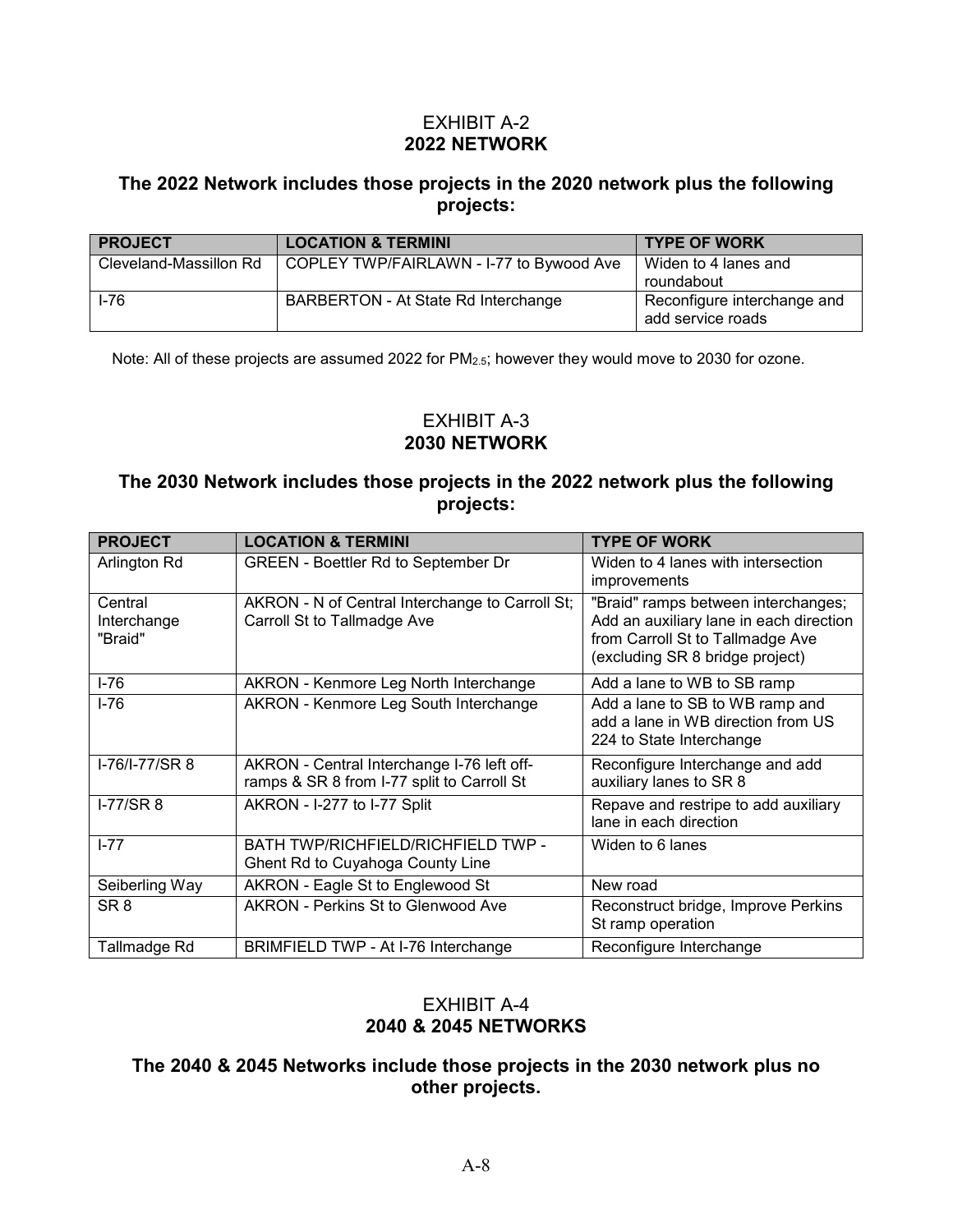# eNEO2050 Long-Range Plan (LRP) Air Quality Conformity Interagency Consultation Conference Call Minutes

| Present:   | Akron Metropolitan Transportation Survey (AMATS)                                  |  |
|------------|-----------------------------------------------------------------------------------|--|
|            | Erie County Regional Planning Commission (ERPC) via email                         |  |
|            | Northeast Ohio Areawide Coordinating Agency (NOACA)                               |  |
|            | Federal Highway Administration, Ohio Division (FHWA) via email                    |  |
|            | Ohio Department of Transportation, Statewide Planning (ODOT)                      |  |
|            | Ohio Environmental Protection Agency (Ohio EPA)                                   |  |
|            | United States Environmental Protection Agency (U.S. EPA)                          |  |
| Logistics: | February 26, 2021, 1:30 p.m., Conference Call, follow-up discussions<br>via email |  |

## **Purpose**

A formal interagency consultation (IAC) process is required in each nonattainment and maintenance area to address technical and procedural issues related to air quality planning. The Cleveland, Akron, and Erie County, Ohio metropolitan planning organizations (MPOs) (NOACA, AMATS and ERPC) are updating their LRPs. The LRPs will replace their existing Plans, for which the horizon year was 2040. NOACA's LRP has horizon year of 2050, while AMATS and ERPC have a horizon year of 2045.

## **Discussion**

- The IAC call began at 1:30 p.m.
- All parties agreed on the geographic scope of the analysis, which includes the five NOACA counties (Cuyahoga, Geauga, Lake, Lorain, and Medina), the two AMATS counties (Portage and Summit), and Ashtabula County
	- o Ashtabula County not included in the nonattainment area for the 2015 ozone National Ambient Air Quality Standard (NAAQS), but it is part of the maintenance area for the 2008 NAAQS
	- $\circ$  All eight counties part of maintenance area for 2006 fine particulate matter (PM2.5) NAAQS, but only Cuyahoga and Lorain are part of maintenance area for 2012 PM<sub>2.5</sub> NAAQS
- Parties agreed on the applicable conformity tests and budgets
	- $\circ$  Ohio has not completed the State Implementation Plan (SIP) for the 2015 ozone
	- o Based on U.S. EPA guidance, the MPOs will use the 2008 ozone budgets to analyze both the 2008 and 2015 ozone NAAQS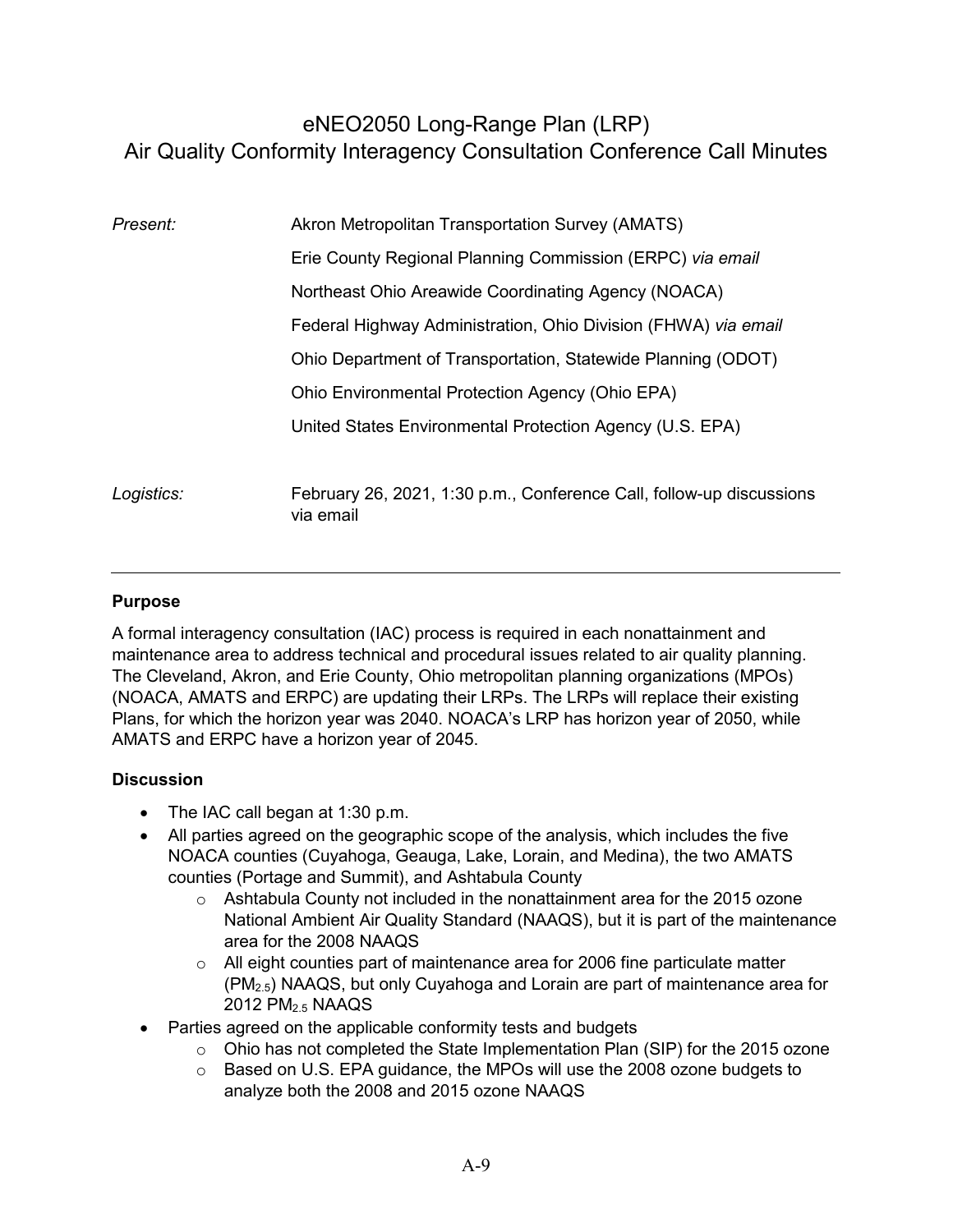- $\circ$  MPOs will use the budgets for the 2006 and 2012 PM<sub>2.5</sub> NAAQS for those analyses
- Parties settled upon the analysis years
	- $\circ$  NOACA recommended the following analysis years
		- Ozone: 2021 (attainment year for the 2015 NAAQS), 2030 (budget year for 2008 NAAQS), 2040 (interim year), 2045 (horizon year for AMATS & ERPC), and 2050 (horizon year for NOACA)
		- 2006 PM2.5 NAAQS: 2022 (budget year), 2030 (interim year), 2040 (interim year), 2045 (horizon year for AMATS & ERPC), and 2050 (horizon year for NOACA)
		- $\blacksquare$  2012 PM<sub>2.5</sub> NAAQS: 2022 (budget year), 2030 (budget year), and 2040 (interim year), 2045 (horizon year for AMATS & ERPC), and 2050 (horizon year for NOACA)
	- $\circ$  All parties agreed that these are the appropriate analysis years
- Parties confirmed the geographic division for the analysis
	- o NOACA will complete the conformity analysis for Cuyahoga, Geauga, Lake, Lorain, and Medina Counties
	- o ODOT and AMATS would work together to run the analysis for Portage and Summit Counties
	- o ODOT will also do the additional analysis for Ashtabula County
	- o NOACA asked if ODOT will complete the post-processing for the NOACA region, and both agencies agreed to this
	- o NOACA added that once post-processing is completed, ODOT will provide the final emissions totals to NOACA, and it will complete the conformity documentation
- U.S. EPA confirmed that MOVES2014a is still the version of record, as it is within the two-year grace period, so the MPOs/ODOT will use it to complete the modeling
- NOACA asked about the networks for the analysis
	- $\circ$  NOACA confirmed that it had last validated its travel demand model for the conformity analysis for the 2021-2024 TIP in February 2020
	- o NOACA has not made any changes to the networks for 2021, 2022, 2030, or 2040 and proposes to use the VMT outputs from this last validation for emissions modeling
- Once the analysis is complete, NOACA will distribute the conformity documentation to AMATS and ERPC, so they can bring it to their Technical Advisory and Policy Committees for approval
- NOACA explained that it needs to get approval from its Board of Directors at its June 11, 2021 meeting
	- $\circ$  In order to meet this timeline, NOACA needs to get a recommendation for approval from its Planning and Programming Committee at its April 9 meeting
	- o NOACA needs to have final results for committee materials by April 2
- AMATS, and ERPC will pass resolutions to adopt the conformity determination on their respective timelines
	- o AMATS indicated they can get approval from their Technical Advisory and Policy Committees on May 13 and May 20, respectively
	- o ERPC stated they can either get approval from their Technical Advisory and Policy Committees on April 22